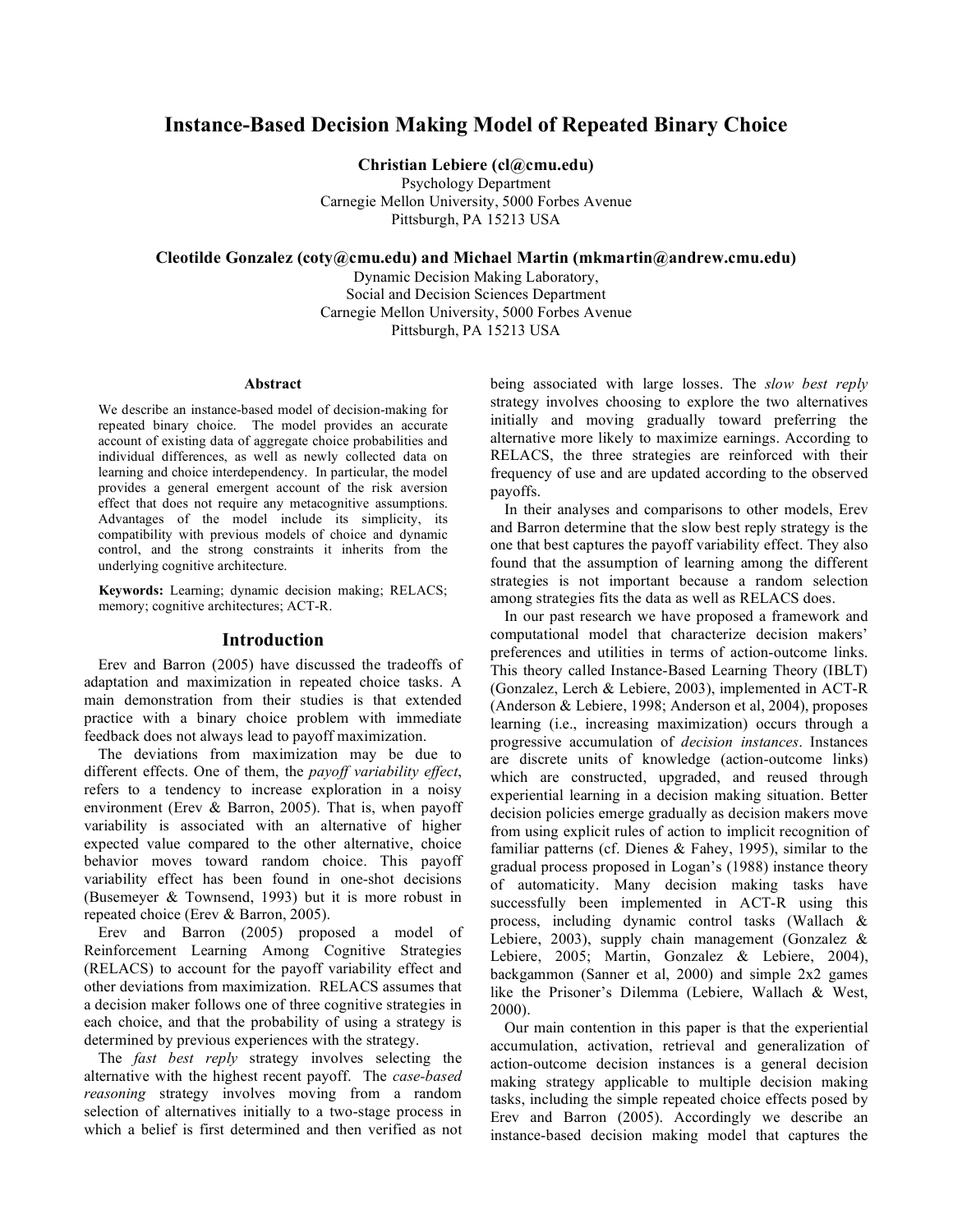learning effects and the tradeoffs of adaptation and maximization reported by Erev and Baron (2005). Our instance-based decision making model works in ways similar to the slow best reply strategy proposed by Erev and Barron (2005). The results from our ACT-R model support Erev and Barron's arguments that the slow best reply strategy is the one that best captures the payoff variability effect and that learning among different cognitive strategies is unnecessary. Thus, deviations from maximization in repeated binary choice problems can be reproduced without pre-defining a set of cognitive strategies and positing reinforcement learning as a mechanism for selecting among them.

In what follows, we discuss the example problems we have taken from Erev and Barron (2005), and discuss how we replicated their behavioral results. Next, we discuss our instance-based decision making ACT-R model and the results from our model as compared to RELACS results. Finally, we discuss some predictions of our model and possibilities for unification with models of other tasks.

## **The Payoff Variability Effect**

We replicated, with human participants, the payoff variability effect using the following three key problems from Erev and Barron (2005):

| Problem 1. H      | 11 points with certainty                                                  |  |  |  |
|-------------------|---------------------------------------------------------------------------|--|--|--|
| L                 | 10 points with certainty                                                  |  |  |  |
| Problem 2. H<br>L | 11 points with certainty<br>19 points with probability 0.5<br>1 otherwise |  |  |  |
| Problem 3. H      | 21 points with probability 0.5<br>otherwise                               |  |  |  |

L 10 points with certainty

All three problems required participants to choose between a high payoff alternative H (with an expected value of 11 points) and a low payoff alternative L (with an expected value of 10 points). The problems differed only on the variance but not the mean of the two payoff distributions.

We randomly assigned 60 participants to one of the three problems. The undergraduate and graduate students at Carnegie Mellon University were paid a flat fee for performing the repeated choice task for 400 trials.

We followed almost identical instructions as in Erev and Barron's experiments: individuals did not receive any information about the payoff structure. They were told their task was to select one of the alternatives by clicking on one of two unmarked and masked buttons. They were provided with the payoff value of the button they clicked on. Individuals were not informed of the trial number. Payoffs were drawn from the distribution associated with the selected button.

There are two differences between our methods and Erev and Barron's: (1) we did not use a performance-based incentive structure and (2) we ran 400 rather than 200 trials to better explore learning effects.

Figure 1 shows the proportion of maximization (Pmax) (H) choices during the 400 trials. The average proportions of maximization are very similar to those reported in the original experiments: average Pmax for the second 100 problem block (a.k.a. Pmax2) was 0.82, 0.61 and 0.50 for Problem 1, 2, and 3 respectively (compared to .90, .71, .57 in Erev and Barron's data).



Figure 1: Proportion of maximization over practice

The learning curves shown in Figure 1 demonstrate that, as expected, an increase in payoff variability impairs maximization. In contrast to data reported by Erev and Barron (2005) the Problem 3 learning curve, where the alternative with the maximum payoff is risky, shows a *decrease* in the proportion of maximization over time.

As suggested by Erev and Barron, the difference between problems 1 and 3 demonstrates the risk aversion effect and the difference between problems 1 and 2 the risk seeking effect. We investigated the risk aversion or certainty effect (Kahneman & Tversky, 1979) in this repeated choice task by collecting data in the following problem:

| Problem 4. Certain |       | 11 points with certainty       |
|--------------------|-------|--------------------------------|
|                    | Risky | 21 points with probability 0.5 |
|                    |       | otherwise                      |

Problem 4 presents participants with a tie, i.e. alternatives have the same expected value, but one is risky and the other is certain. Using the same methods as in the first 3 problems, we collected data from 20 participants. We will report detailed findings on that condition in the model comparison section.

One of the challenges for Erev and Barron's RELACS model is that it consistently underpredicts individual differences. A particular problem in RELACS seems to be the management of memory, as it does not capture the interdependency of past experiences.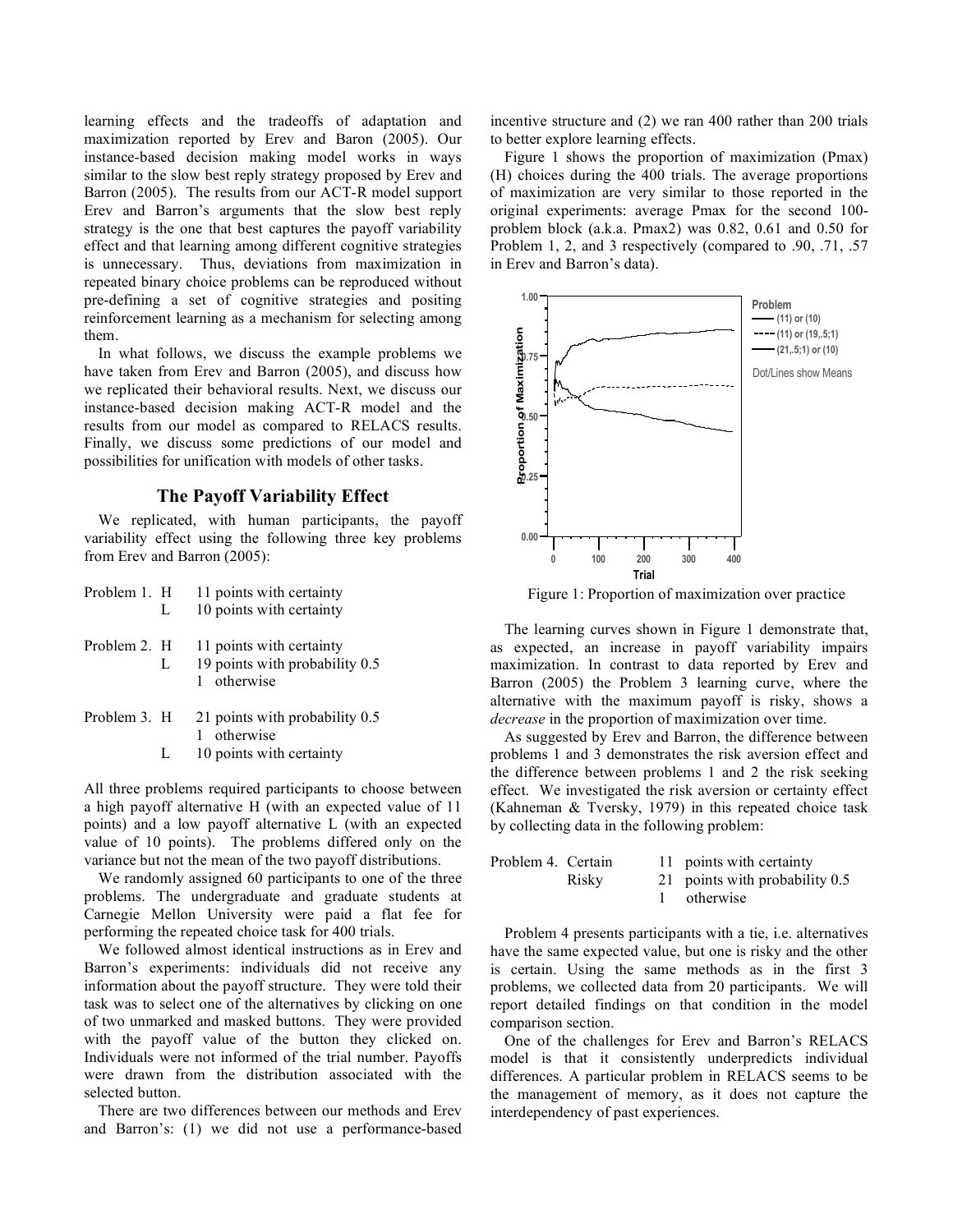Memory management and learning is a strength in ACT-R and a particular strength of our instance-based decisionmaking models as there are strong constraints on the effect that particular past instances would have on a future choice (Gonzalez & Quesada, 2004). As we will demonstrate, our ACT-R based models of instance-based decision making predict observed individual differences quite accurately.

## **ACT-R instance-based decision making model**

One advantage of instance-based learning models is that they reduce degrees of freedom in modeling. The modeler does not have to select and implement strategies, or decide upon arbitrary criteria on which a decision is made. Instead, the model represents the information immediately available to the subject in the most direct form possible, and uses that information directly to make its decisions.

Each decision-making instance in the repeated choice paradigm is composed of two elements: the choice being made and the payoff immediately received as a result. Those two elements of a decision-making instance are consciously available to the subject and thus will be represented together in declarative form.

The basic unit of declarative representation in ACT-R is the chunk. A chunk is a typed structure composed of a number of named fields, also called slots. Each slot usually contains another chunk (although it can also be empty or contain special values). Our model contains only a single chunk type, **choice**, with only two slots: **decision**, which holds the decision made by the model, and **payoff**, which holds the payoff awarded after the decision. For example, a chunk encoding the experience that pressing the left button resulted in a payoff of 10 would have the following form: !

```
Decision1
isa decision
choice Left
payoff 10
```
That chunk type serves both as the only type of goal for the model, and as the repository of the problem-solving experience in long-term declarative memory. The learning of that symbolic information is thus automatically accomplished by the architecture as it stores past goals into long-term memory.

The experimental paradigm covered by Erev and Barron (2005) includes three feedback conditions. In the first one called *minimal information*, payoff feedback is given only for the choice being made, and encoded as described above. In the second condition, called *complete feedback*, payoff is ! given for the choice made as before, but the payoff that would have resulted if the other choice had been made is also given. In that case, the model generates two chunks, one for each potential choice and its feedback. In the third condition, called *probability learning*, no numerical payoff feedback is given directly but instead the payoff is translated into a relative probability of correct choice, which is then relayed to the subject as a correct/incorrect binary feedback. In the model, that binary feedback is simply encoded as a 0/1 payoff and the same modeling approach can then apply.

How does the model use this information about choices and payoffs? The basic decision-making procedure is the same as that used in the model prisoner's dilemma and other 2x2 games (Lebiere, Wallach & West, 2000). The model evaluates each option by retrieving its expected payoff from memory, selects the one with the highest value, then registers the feedback as described above. This procedure is implemented in half-a-dozen generic production rules.

As in some past instance-based models (e.g. the Paper Rocks Scissors model of West & Lebiere, 2001), the possible combinations of symbolic information are so few (less than a handful in the payoff functions studied here) that the key knowledge of the task does not reside at the symbolic level but instead in its statistical properties. Specifically, the key information is the frequency (and recency) of each combination of decision and payoff. While subjects (and the model) could potentially keep track of those frequencies explicitly, there is no evidence that they do so. Instead, the architecture automatically learns such information in the activation values of the various chunks. Specifically, the base-level activation  $A_i$  of chunk *i* is determined by the following Bayesian learning formula:

$$
A_i = \ln \sum_{j=1}^n t_j^{-d}
$$
 *Base Level Learning*

Each  $t_i$  is the lag of time since the *j*th occurrence of chunk *i*. The architectural parameter  $d$  is the decay rate of each occurrence, which is set to 0.5 as is (almost) always the case in ACT-R models. The power law of practice emerges from the log-summation over all references whereas the power law of forgetting results from the decay of each reference. Just as for chunks, this learning of the statistical properties of the symbolic knowledge is accomplished automatically by the architecture. Activation determines the probability of retrieving each qualifying chunk according to the following equation:



This equation, also known as the softmax equation, defines retrieval as a noisy process where the probability of retrieving a given chunk is proportional to the ratio of its activation and a retrieval noise level *t*. The noise level determines the degree of stochasticity of the retrieval process and similar to the decay rate parameter it is left at its default value of 0.25.

However, the retrieval process described above has one problem. If it only retrieves one chunk associated with a given choice, it will usually not be sensitive to the magnitude of the payoff values. If one alternative has a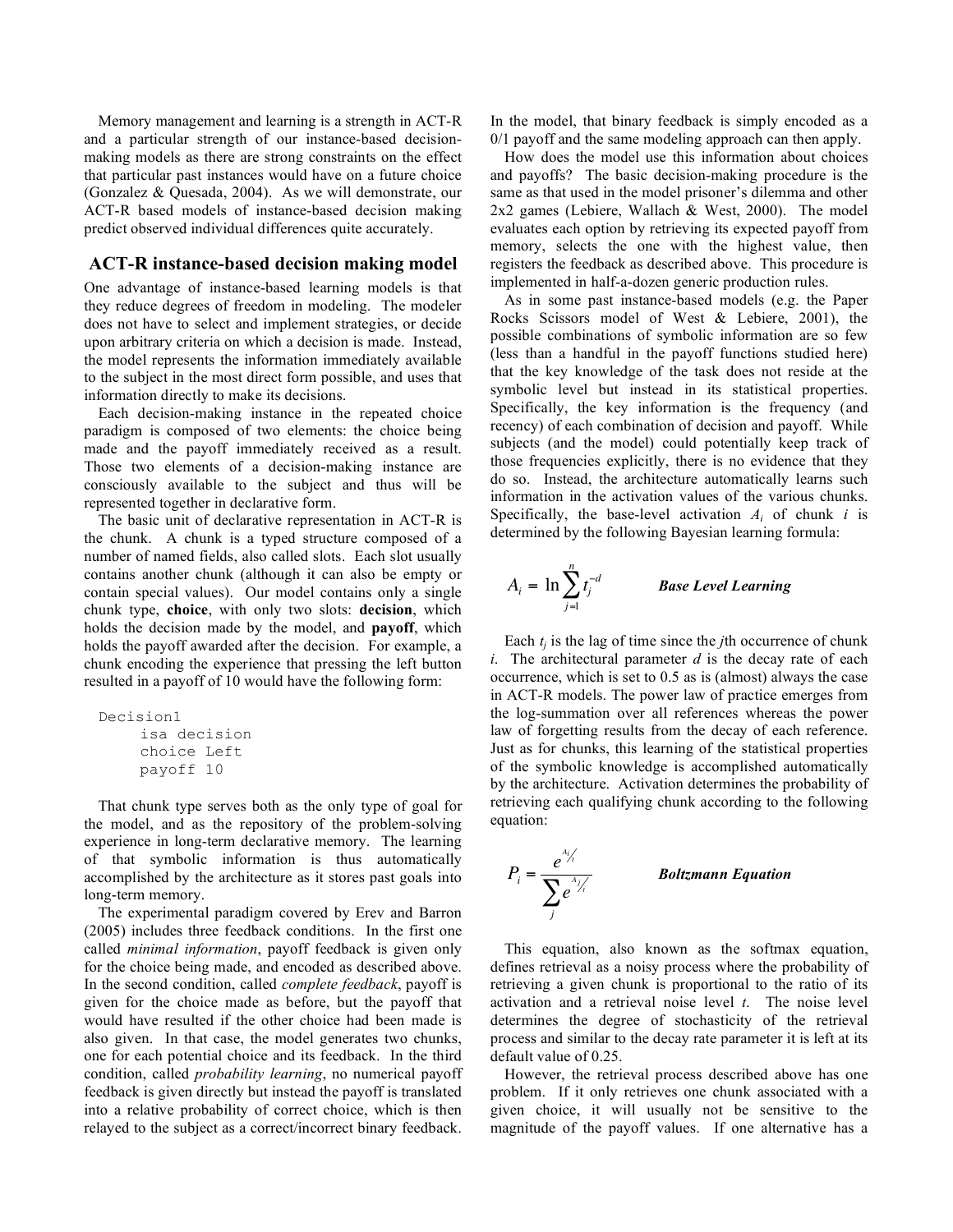certain payoff of 11, it will not matter whether the other has equally likely payoffs of 1 and 19 (averaging 10) or 1 and 199 (averaging 100). It will choose each about half the time in both cases, which is clearly not right. What we want is a retrieval procedure that takes into account both the frequency (and recency) of each payoff as reflected in its activation and the magnitude of the payoff itself. To that effect, Lebiere (1999) introduced a variation of the retrieval process called *blending* that has since been used in many instance-based models (e.g. Gonzalez et al., 2003; Wallach & Lebiere, 2003). The key equation controlling blended retrieval is the following:

$$
V = \min \sum_{i} P_i \cdot (1 - Sim(V, V_i))^{2} \quad \text{Blending Equation}
$$

The equation states that the value *V* returned by retrieval is the one that best satisfies the constraints offered by all matching chunks *i* weighted by their probability of retrieval *Pi* as computed in the Boltzmann equation above. Satisfying chunk constraints is defined in terms of minimizing the dissimilarity (i.e. maximizing the similarity) between the consensus answer  $V$  and the actual answer  $V_i$ contained in chunk *i*. This process is applicable to all domains, discrete and continuous, as long as a similarity metric is defined over those values. As such it can be seen as an implementation of the generalized Bayesian framework of Tenenbaum & Griffiths (2001) or an approximation of the generalization capabilities of connectionist architectures based on distributed representations (e.g. O'Reilly & Munakata, 2000). In practice, we define linear similarity values over payoffs, which result in the retrieval process averaging their values weighted by activation.

A final point concerns the initialization of the model. If the model started with no expectations of the payoffs, it would start by deciding randomly, but then as soon as one payoff had been experienced for each choice, it would happily take the best indefinitely. To trigger exploration at the start, we initialized the model with a single chunk for each decision encoding high initial expectations (payoff of 1000). That initial value will quickly get overwhelmed by actual experience as it decays and is never reinforced, but it results in an initial period of exploration that corresponds well to human subjects without the need to arbitrarily define a specific strategy to that effect.

## **Results and Comparison**

Our model fits the data quite well using Erev and Barron's (2005) primary measure of performance, namely the probability of maximization in the second block of 100 problems (Pmax2).. That measure for problems 1, 2 and 3 is 0.91, 0.65 and 0.53 respectively for our model, as compared to 0.90, 0.71 and 0.57 for Erev and Barron's data and 0.82, 0.61 and 0.50 for our data. The variation between data and model is substantially smaller than the variations between data sets, suggesting the substantial role played by individual differences.

To examine individual differences, we have plotted in Figure 2 the distribution of the probability of maximization for each 100-trial block for individual subjects (and model runs) within each of five intervals: 0-20%, 20-40%, 40- 60%, 60-80% and 80-100%. For reasons of space, we have selected problems 2 (Figure 2a) and 4 (Figure 2b) as the most interesting for display. Focusing for now on problem 2, one can see that the distribution of probabilities ranges across the highest 4 categories, a range well-reproduced by our model. One could argue that it is too well reproduced, with the highest category over-represented compared to the data. However, in Erev & Barron's data (which only report distribution figures for the second block), the two highest categories (60-80% and 80-100%) dominate with many fewer subjects in the 40-60% category than for our data. This would seem to explain the discrepancy between the values of Pmax2 observed by Erev and Barron and us (0.71 vs. 0.61). In this respect, our model fits comfortably between the two data sets, but it is again a reminder to be careful when comparing to aggregate data across subjects.



Figure 2: Individual differences for problems 2 (left) and problem 4 (right). Within each panel human data (left) and model data (right) distribution of maximization probability are shown, aggregated in 20% increments.

We now consider how deviations from maximization emerge from our model and in particular the source of the payoff variability effect. For problem 1, with deterministic payoffs, maximization is simply a matter of quickly overcoming the high initial expectations through the exploration phase. Alternative H consistently returns the highest payoff. Thus blending consistently produces a higher expected value for alternative H. For problem 2, with variable payoffs for alternative L, blending combines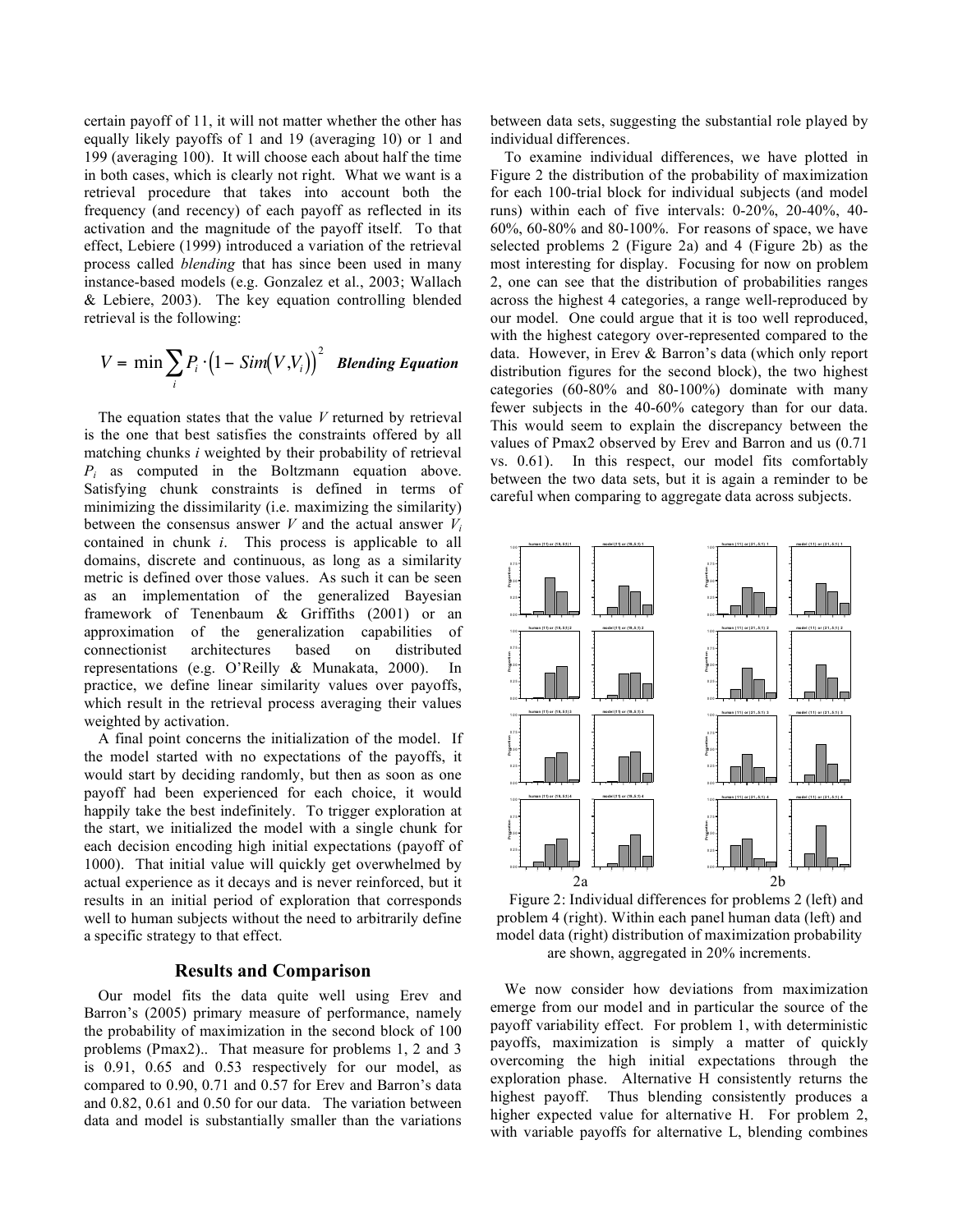the distinct payoffs of 1 and 19 for alternative L to produce random fluctuations in expected value. Although blending will tend to average the two payoffs of alternative L to 10 if they are of equal activation, the noise of the activation process and the random distribution of L payoffs will tend to make activations unequal, pushing the average on either side of 10, and sometimes higher than 11, which leads to lapses in maximization. The same happens with Problem 3, except that alternative H averaging 11 is now the one with the noisy distribution, and the model does reproduce the tendency to select it less frequently than it does in Problem 2, indicating risk aversion. This brings us to problem 4, the risk aversion problem, where this symmetry argument would suggest that both options would be chosen equally often on average. However, on average both subjects and model tend to prefer the certain option, roughly 55% of the time. This risk aversion effect (and the difference in Pmax2 between Problems 2 and 3) arises from a subtle interaction in the dynamics of the task illustrated in Figure 3.



Figure 3: Emergence of risk aversion effect

The blue dashed line represents the (constant) expected value of the certain alternative while the red line represents the expected value of the risky alternative. On average, the expected values of the two alternatives are equal and they indeed start that way. Each star of a given color (red or blue) indicates an experienced payoff for the associated choice. After the start, the risky alternative provides some lucky payoffs (e.g. 21), which raises its expected value and leads to its selection more often. Luck even outs quickly however as a series of poor payoffs (e.g., 1) lowers its expected value to less than 11, which in turn leads to selection of the certain alternative most of the time. The key insight is that this bias toward certain payoffs leaves the risky alternative fewer opportunities to bring its average back to the level of the certain alternative, meaning that this interval where the certain alternative is selected most of the time is longer than the previous interval when the risky alternative was selected most often. This asymmetry is the source of the risk aversion effect in our model and its preference for certainty.

One prediction of this explanation arises from its origin in the base-level learning equation that reflects the occurrence of events into the activation of decision chunks and then into the expected outcomes of the respective choices. As experience accumulates, the impact of recent events in activation fluctuations will be gradually overcome by the increasingly long history. One would therefore expect risk aversion to disappear with practice, a prediction confirmed by Figure 4, which plots the probability of choosing the certain alternative with practice (in terms of blocks of 10 trials). In the initial exploration period, both model and subjects choose the certain alternative about 50% of the time. By around trial 50 the certain alternative is chosen over 60% of the time as the payoffs statistics are quickly learned, but the bias to select certain payoffs then gradually declines back to 50% as the increasingly long history overcomes short-term fluctuations. Figure 2b (right) illustrates this learning process across blocks of 100 trials as a quickly learned propensity to choose the certain alternative gradually reverts to the mean.



Figure 4: Time course of risk aversion effect

As we mentioned previously, one strong aspect of our model over RELACS is that it makes constrained predictions about the probability of making a given decision as a function of the recent history of choices and payoff outcomes. To study those probabilities, we used a methodology called model-tracing (Anderson et al, 1995) to force the model to make the same decisions as each human subject, thereby giving them the same context in which to make each decision. We can then directly compare each decision for model and subjects, as reported in Table 1. Columns 2 and 3 report the Pmax values for each subject and the model tracing its decisions. Columns 4 and 5 report the minimum and maximum probability of matching decisions given those base probabilities. Column 6 report the average prediction probability of agreement assuming that decisions are randomly distributed given those base probabilities while column 7 reports the actual probability of agreement. For all subjects but S8, the actual probability is higher than the predicted probability, establishing that the model is capturing some of the short-term factors used by the subjects in their decisions.